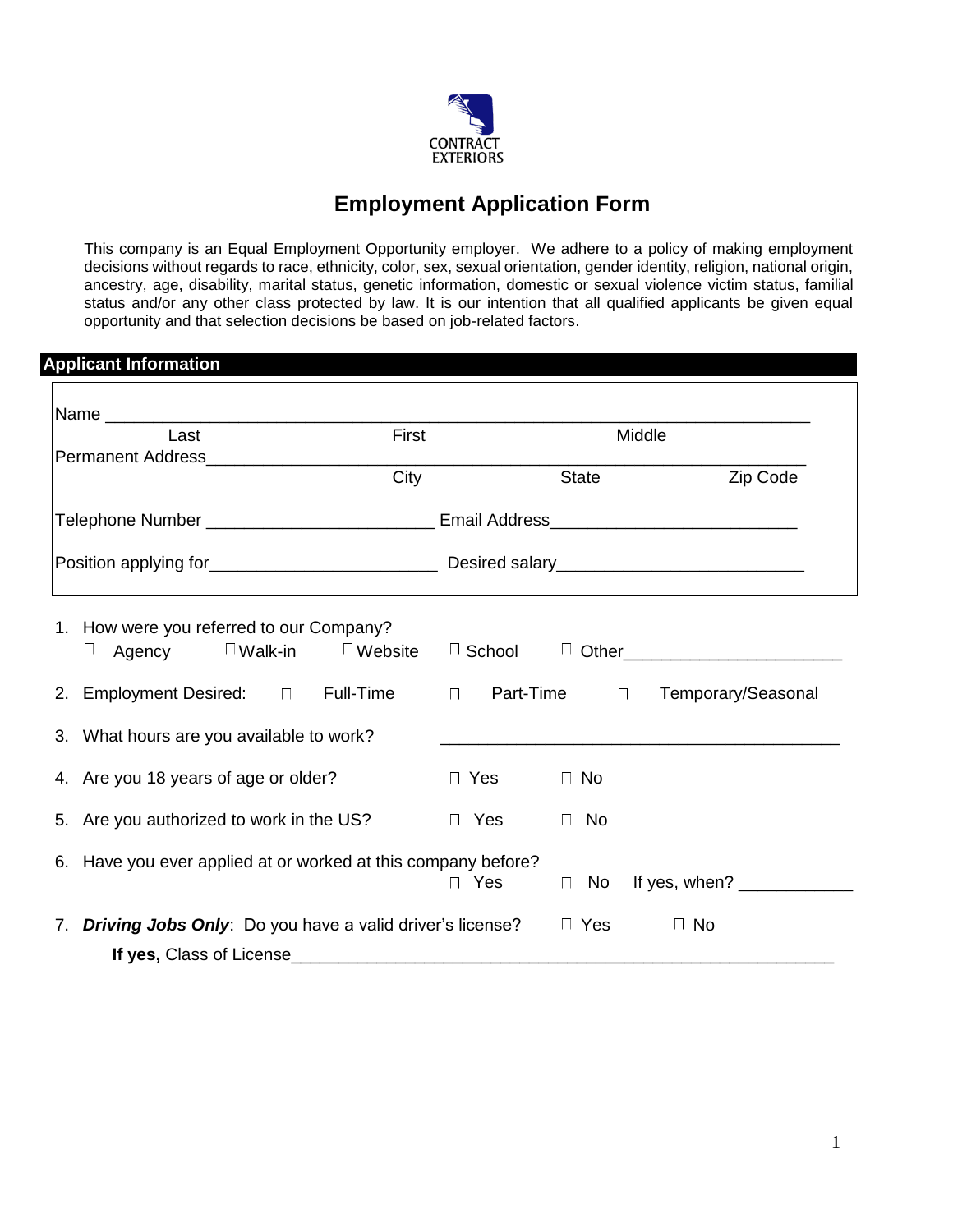8. Have you ever been convicted of a felony?  $\Box$  Yes  $\Box$  No

**If yes**, provide details of 1) nature of crime, 2) date of conviction, and 3) state in which convicted. (Note that a "yes" answer does not automatically disqualify you from employment, since the nature of the offense, date, and the job for which you are applying will also be considered.)

|  |  | _____ |
|--|--|-------|
|  |  |       |
|  |  |       |

| <b>Education</b>                       |                          |                                           |              |                                      |
|----------------------------------------|--------------------------|-------------------------------------------|--------------|--------------------------------------|
| <b>School</b>                          | <b>Name and Location</b> | <b>Number of Years</b><br><b>Attended</b> | <b>Major</b> | Diploma or<br><b>Degree Received</b> |
| <b>High School</b><br>or GED           |                          |                                           |              |                                      |
| <b>College</b>                         |                          |                                           |              |                                      |
| Graduate                               |                          |                                           |              |                                      |
| <b>Vocational/</b><br><b>Technical</b> |                          |                                           |              |                                      |
|                                        |                          |                                           |              |                                      |

| List any relevant academic honors, awards, scholarships, professional organizations,<br>volunteer activities, certificates, publications, licenses or any other information you consider<br>significant and relevant to employment: |              |         |                  |  |
|-------------------------------------------------------------------------------------------------------------------------------------------------------------------------------------------------------------------------------------|--------------|---------|------------------|--|
| <b>Course/Seminar</b>                                                                                                                                                                                                               | Organization | Content | Date(s) Attended |  |
|                                                                                                                                                                                                                                     |              |         |                  |  |
|                                                                                                                                                                                                                                     |              |         |                  |  |
|                                                                                                                                                                                                                                     |              |         |                  |  |
|                                                                                                                                                                                                                                     |              |         |                  |  |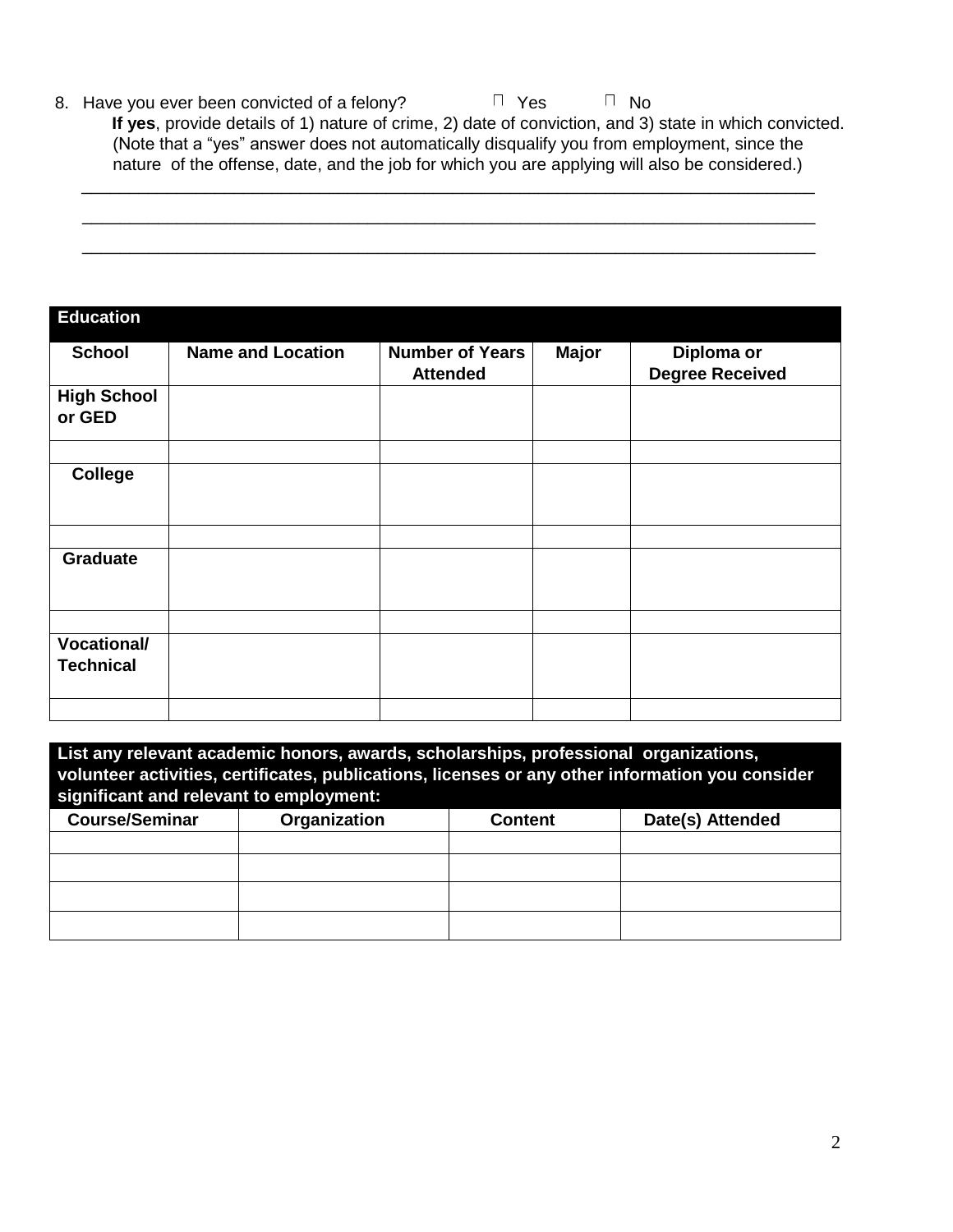## Employment History - List your work experience beginning with the most recent job

| City                                                                                                            | State                      |                        | Zip Code                                     |
|-----------------------------------------------------------------------------------------------------------------|----------------------------|------------------------|----------------------------------------------|
| Employer's Phone Number: _______________________                                                                |                            |                        |                                              |
|                                                                                                                 |                            |                        |                                              |
|                                                                                                                 |                            |                        |                                              |
|                                                                                                                 |                            |                        |                                              |
| Is this your current employer?<br>May we contact this employer?                                                 | $\Box$ Yes<br>$\sqcap$ Yes | $\Box$ No<br>$\Box$ No |                                              |
|                                                                                                                 |                            |                        |                                              |
|                                                                                                                 |                            |                        |                                              |
| City                                                                                                            | <b>State</b>               |                        | Zip Code                                     |
|                                                                                                                 |                            |                        |                                              |
|                                                                                                                 |                            |                        |                                              |
|                                                                                                                 |                            |                        |                                              |
|                                                                                                                 |                            |                        |                                              |
|                                                                                                                 |                            |                        | $From$ To $\qquad \qquad$ To $\qquad \qquad$ |
| Address and the contract of the contract of the contract of the contract of the contract of the contract of the |                            |                        |                                              |
| City                                                                                                            | State                      |                        | Zip Code                                     |
| Employer's Phone Number: _______________________                                                                |                            |                        |                                              |
|                                                                                                                 |                            |                        |                                              |
|                                                                                                                 |                            |                        |                                              |
|                                                                                                                 |                            |                        |                                              |